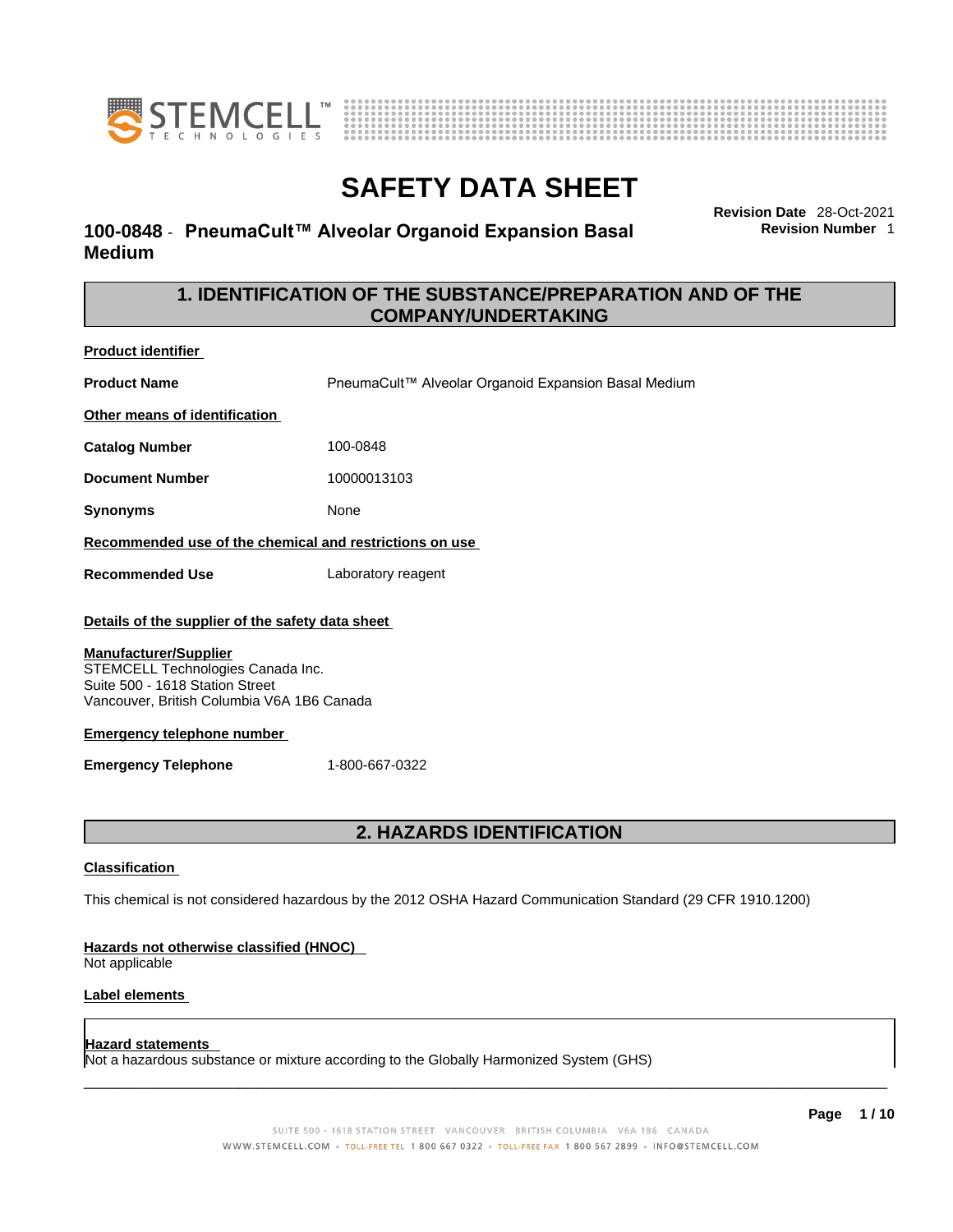



## \_\_\_\_\_\_\_\_\_\_\_\_\_\_\_\_\_\_\_\_\_\_\_\_\_\_\_\_\_\_\_\_\_\_\_\_\_\_\_\_\_\_\_\_\_\_\_\_\_\_\_\_\_\_\_\_\_\_\_\_\_\_\_\_\_\_\_\_\_\_\_\_\_\_\_\_\_\_\_\_\_\_\_\_\_\_\_\_\_\_\_\_\_ **Revision Date** 28-Oct-2021 **100-0848** - **PneumaCult™ Alveolar Organoid Expansion Basal Medium**

The product contains no substances which at their given concentration, are considered to be hazardous to health.

**Appearance** Clear **Physical state** Liquid **Odor** No data available

**Revision Number** 1

**Other Information** 

Not applicable

**Unknown acute toxicity** 0 % of the mixture consists of ingredient(s) of unknown toxicity

0 % of the mixture consists of ingredient(s) of unknown acute oral toxicity

0 % of the mixture consists of ingredient(s) of unknown acute dermal toxicity

0 % of the mixture consists of ingredient(s) of unknown acute inhalation toxicity (gas)

0 % of the mixture consists of ingredient(s) of unknown acute inhalation toxicity (vapor)

0 % of the mixture consists of ingredient(s) of unknown acute inhalation toxicity (dust/mist)

## **3. COMPOSITION/INFORMATION ON INGREDIENTS**

### **Substance**

Not applicable.

### **Mixture**

Not a hazardous substance or mixture according to the Globally Harmonized System (GHS)

\*The exact percentage (concentration) of composition has been withheld as a trade secret.

## **4. FIRST AID MEASURES**

### **Description of first aid measures**

| <b>Inhalation</b>   | Remove to fresh air.                                                                                                    |
|---------------------|-------------------------------------------------------------------------------------------------------------------------|
| Eye contact         | Rinse thoroughly with plenty of water for at least 15 minutes, lifting lower and upper eyelids.<br>Consult a physician. |
| <b>Skin contact</b> | Wash skin with soap and water.                                                                                          |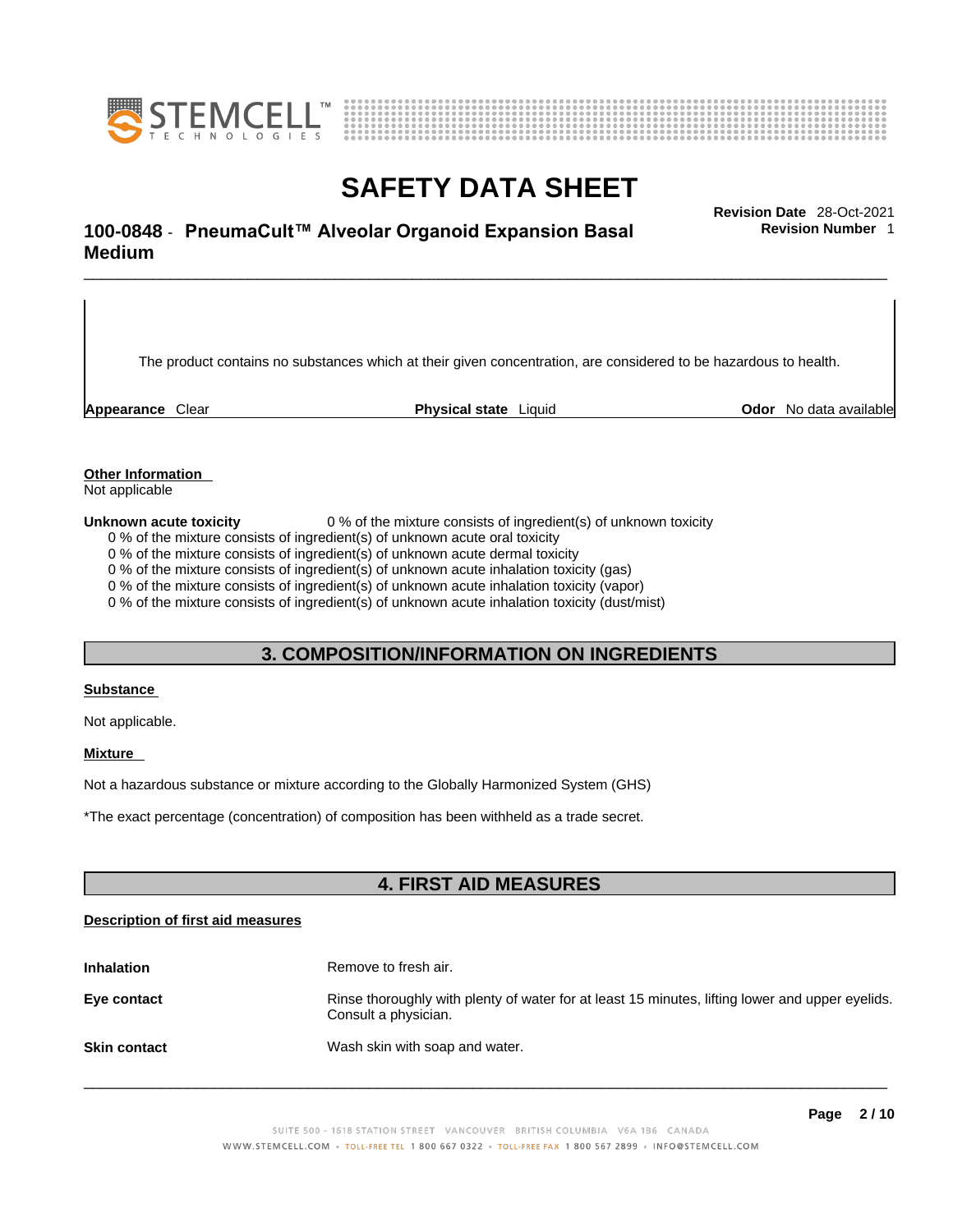



## \_\_\_\_\_\_\_\_\_\_\_\_\_\_\_\_\_\_\_\_\_\_\_\_\_\_\_\_\_\_\_\_\_\_\_\_\_\_\_\_\_\_\_\_\_\_\_\_\_\_\_\_\_\_\_\_\_\_\_\_\_\_\_\_\_\_\_\_\_\_\_\_\_\_\_\_\_\_\_\_\_\_\_\_\_\_\_\_\_\_\_\_\_ **Revision Date** 28-Oct-2021 **100-0848** - **PneumaCult™ Alveolar Organoid Expansion Basal Medium**

**Ingestion** Clean mouth with water and drink afterwards plenty of water. **Most important symptoms and effects, both acute and delayed Symptoms** No information available. **Indication of any immediate medical attention and special treatment needed Note to physicians** Treat symptomatically. **5. FIRE-FIGHTING MEASURES Suitable Extinguishing Media** Use extinguishing measures that are appropriate to local circumstances and the surrounding environment. **Unsuitable extinguishing media** CAUTION: Use of water spray when fighting fire may be inefficient. **Specific hazards arising from the chemical** No information available. **Explosion data Sensitivity to Mechanical Impact** None. **Sensitivity to Static Discharge** None. **Special protective equipment for fire-fighters** Firefighters should wear self-contained breathing apparatus and full firefighting turnout gear. Use personal protection equipment.

## **6. ACCIDENTAL RELEASE MEASURES**

|                                                      | Personal precautions, protective equipment and emergency procedures |  |
|------------------------------------------------------|---------------------------------------------------------------------|--|
| <b>Personal precautions</b>                          | Ensure adequate ventilation.                                        |  |
|                                                      |                                                                     |  |
| <b>Environmental precautions</b>                     |                                                                     |  |
| <b>Environmental precautions</b>                     | See Section 12 for additional Ecological Information.               |  |
| Methods and material for containment and cleaning up |                                                                     |  |
| <b>Methods for containment</b>                       | Prevent further leakage or spillage if safe to do so.               |  |

 $\_$  ,  $\_$  ,  $\_$  ,  $\_$  ,  $\_$  ,  $\_$  ,  $\_$  ,  $\_$  ,  $\_$  ,  $\_$  ,  $\_$  ,  $\_$  ,  $\_$  ,  $\_$  ,  $\_$  ,  $\_$  ,  $\_$  ,  $\_$  ,  $\_$  ,  $\_$  ,  $\_$  ,  $\_$  ,  $\_$  ,  $\_$  ,  $\_$  ,  $\_$  ,  $\_$  ,  $\_$  ,  $\_$  ,  $\_$  ,  $\_$  ,  $\_$  ,  $\_$  ,  $\_$  ,  $\_$  ,  $\_$  ,  $\_$  ,

**Revision Number** 1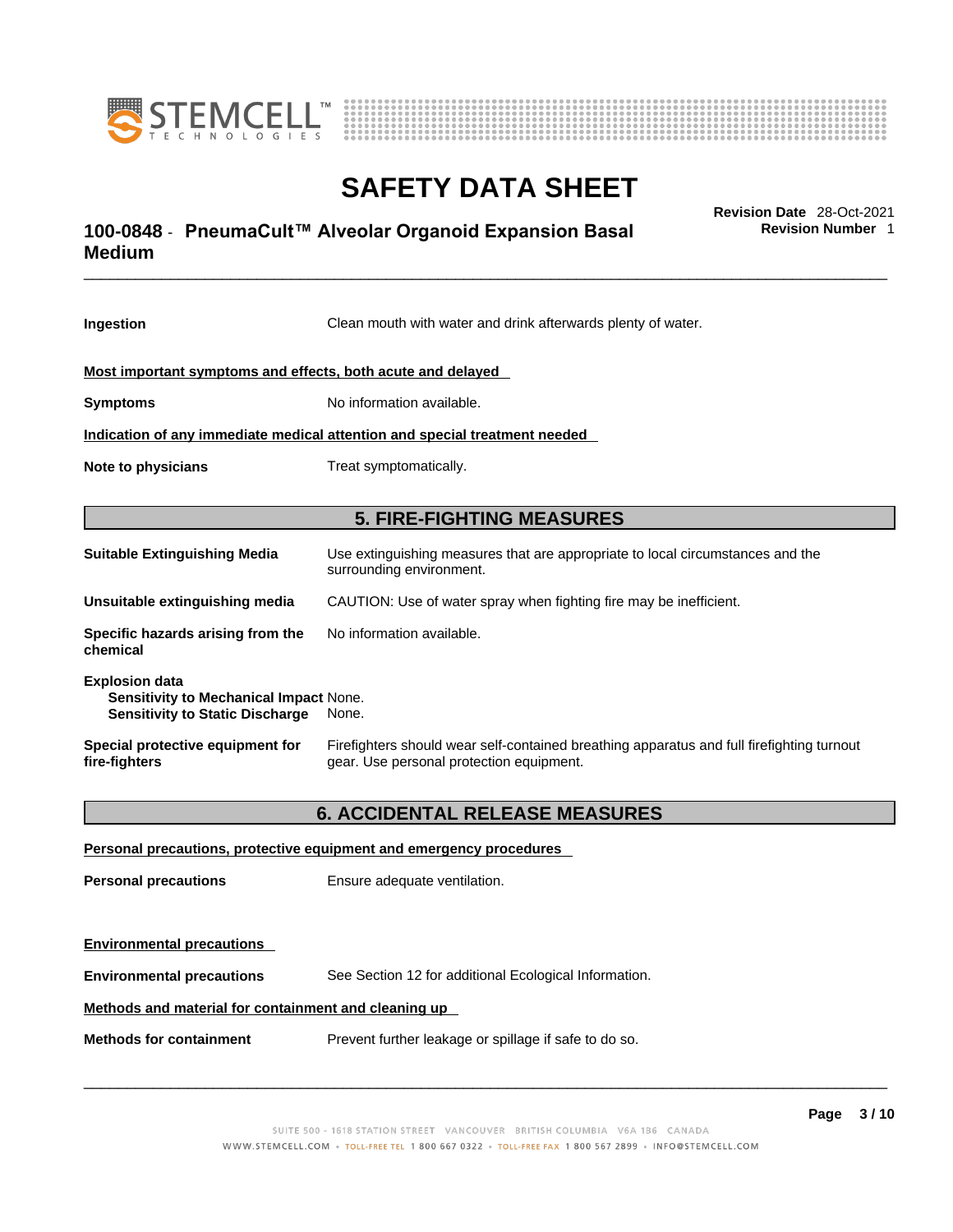



**Revision Number** 1

## \_\_\_\_\_\_\_\_\_\_\_\_\_\_\_\_\_\_\_\_\_\_\_\_\_\_\_\_\_\_\_\_\_\_\_\_\_\_\_\_\_\_\_\_\_\_\_\_\_\_\_\_\_\_\_\_\_\_\_\_\_\_\_\_\_\_\_\_\_\_\_\_\_\_\_\_\_\_\_\_\_\_\_\_\_\_\_\_\_\_\_\_\_ **Revision Date** 28-Oct-2021 **100-0848** - **PneumaCult™ Alveolar Organoid Expansion Basal Medium**

| Methods for cleaning up                | Pick up and transfer to properly labeled containers.                                 |
|----------------------------------------|--------------------------------------------------------------------------------------|
| <b>Prevention of secondary hazards</b> | Clean contaminated objects and areas thoroughly observing environmental regulations. |

## **7. HANDLING AND STORAGE**

| <b>I</b> recaduotis for safe handling |                                                                                     |
|---------------------------------------|-------------------------------------------------------------------------------------|
| Advice on safe handling               | Handle in accordance with good industrial hygiene and safety practice.              |
|                                       | Conditions for safe storage, including any incompatibilities                        |
| <b>Storage Conditions</b>             | Store in accordance with information listed on the Product Information Sheet (PIS). |

## **8. EXPOSURE CONTROLS/PERSONAL PROTECTION**

### **Control parameters**

**Precautions for safe handling**

**Exposure Limits** This product, as supplied, does not contain any hazardous materials with occupational exposure limits established by the region specific regulatory bodies.

### **Appropriate engineering controls**

| Showers              |  |
|----------------------|--|
| Eyewash stations     |  |
| Ventilation systems. |  |
|                      |  |

**Individual protection measures, such as personal protective equipment Eye/face protection** No special protective equipment required. **Skin and body protection** No special protective equipment required. **Respiratory protection** No protective equipment is needed under normal use conditions. If exposure limits are exceeded or irritation is experienced, ventilation and evacuation may be required. **General hygiene considerations** Handle in accordance with good industrial hygiene and safety practice.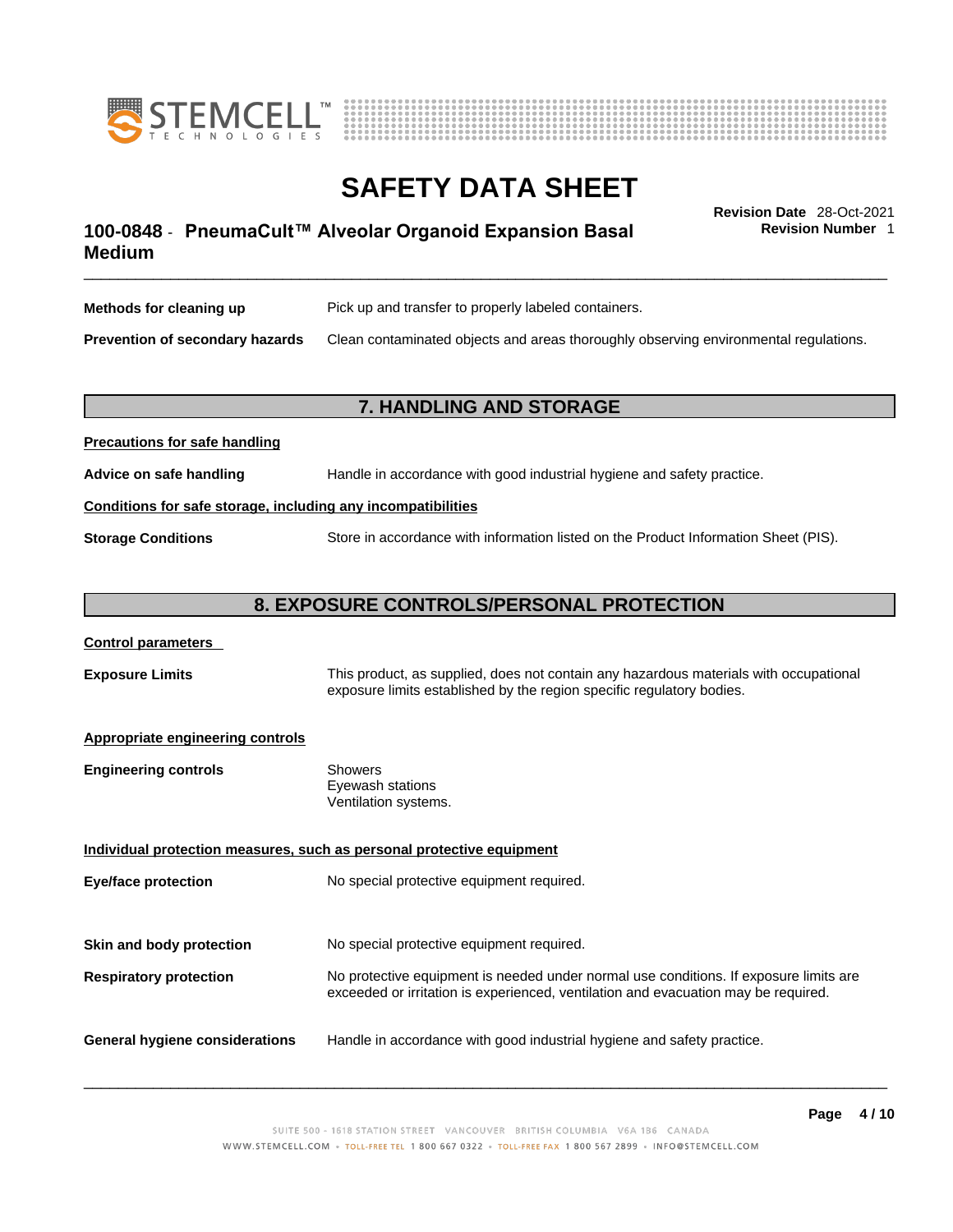



## \_\_\_\_\_\_\_\_\_\_\_\_\_\_\_\_\_\_\_\_\_\_\_\_\_\_\_\_\_\_\_\_\_\_\_\_\_\_\_\_\_\_\_\_\_\_\_\_\_\_\_\_\_\_\_\_\_\_\_\_\_\_\_\_\_\_\_\_\_\_\_\_\_\_\_\_\_\_\_\_\_\_\_\_\_\_\_\_\_\_\_\_\_ **Revision Date** 28-Oct-2021 **100-0848** - **PneumaCult™ Alveolar Organoid Expansion Basal Medium**

**Revision Number** 1

| 9. PHYSICAL AND CHEMICAL PROPERTIES                                            |                          |                  |  |
|--------------------------------------------------------------------------------|--------------------------|------------------|--|
|                                                                                |                          |                  |  |
| Information on basic physical and chemical properties<br><b>Physical state</b> | Liquid                   |                  |  |
| Appearance                                                                     | Clear                    |                  |  |
| Color                                                                          | red                      |                  |  |
| Odor                                                                           | No data available        |                  |  |
| <b>Odor threshold</b>                                                          | No data available        |                  |  |
| <b>Property</b>                                                                | <b>Values</b>            | Remarks • Method |  |
| рH                                                                             | No data available        |                  |  |
| Melting point / freezing point                                                 | No data available        | None known       |  |
| Boiling point / boiling range                                                  | No data available        | None known       |  |
| <b>Flash point</b>                                                             | No data available        | None known       |  |
| <b>Evaporation rate</b>                                                        | No data available        | None known       |  |
| Flammability (solid, gas)                                                      | No data available        | None known       |  |
| <b>Flammability Limit in Air</b>                                               |                          | None known       |  |
| <b>Upper flammability limit:</b>                                               | No data available        |                  |  |
| Lower flammability limit:                                                      | No data available        |                  |  |
| Vapor pressure                                                                 | No data available        | None known       |  |
| <b>Vapor density</b>                                                           | No data available        | None known       |  |
| <b>Relative density</b>                                                        | No data available        | None known       |  |
| <b>Water solubility</b>                                                        | No data available        | None known       |  |
| Solubility in other solvents                                                   | No data available        | None known       |  |
| <b>Partition coefficient</b>                                                   | No data available        | None known       |  |
| <b>Autoignition temperature</b>                                                | No data available        | None known       |  |
| <b>Decomposition temperature</b>                                               | No data available        | None known       |  |
| <b>Kinematic viscosity</b>                                                     | No data available        | None known       |  |
| <b>Dynamic viscosity</b>                                                       | No data available        | None known       |  |
| <b>Explosive properties</b>                                                    | No data available        |                  |  |
| <b>Oxidizing properties</b>                                                    | No information available |                  |  |
| <b>Other Information</b>                                                       |                          |                  |  |
| <b>Softening point</b>                                                         | No information available |                  |  |
| <b>Molecular weight</b>                                                        | No information available |                  |  |
| <b>Molecular formula</b>                                                       | No information available |                  |  |
| VOC Content (%)                                                                | No information available |                  |  |
| <b>Liquid Density</b>                                                          | No information available |                  |  |
| <b>Bulk density</b>                                                            | No information available |                  |  |
|                                                                                |                          |                  |  |

## **10. STABILITY AND REACTIVITY**

**Reactivity No information available.** 

**Chemical stability** Stable under recommended transport or storage conditions.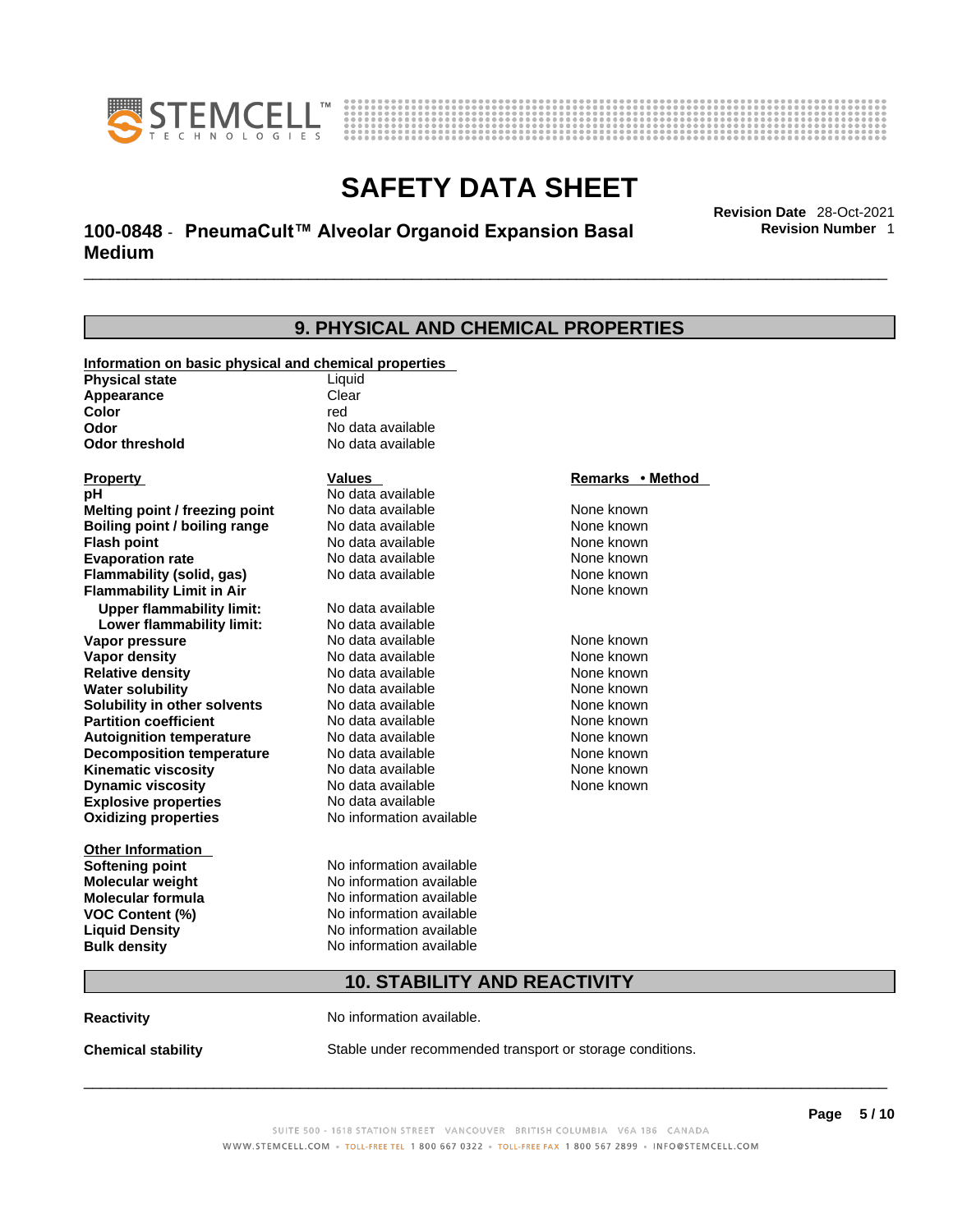



## \_\_\_\_\_\_\_\_\_\_\_\_\_\_\_\_\_\_\_\_\_\_\_\_\_\_\_\_\_\_\_\_\_\_\_\_\_\_\_\_\_\_\_\_\_\_\_\_\_\_\_\_\_\_\_\_\_\_\_\_\_\_\_\_\_\_\_\_\_\_\_\_\_\_\_\_\_\_\_\_\_\_\_\_\_\_\_\_\_\_\_\_\_ **Revision Date** 28-Oct-2021 **100-0848** - **PneumaCult™ Alveolar Organoid Expansion Basal Medium**

**Revision Number** 1

| <b>Possibility of hazardous reactions</b> None under normal processing. |                                                                            |
|-------------------------------------------------------------------------|----------------------------------------------------------------------------|
| <b>Conditions to avoid</b>                                              | None known based on information supplied.                                  |
| Incompatible materials                                                  | None known based on information supplied.                                  |
|                                                                         | Hazardous decomposition products None known based on information supplied. |

**11. TOXICOLOGICAL INFORMATION** 

### **Information on likely routes of exposure**

#### **Product Information**

| <b>Inhalation</b>   | Specific test data for the substance or mixture is not available.            |
|---------------------|------------------------------------------------------------------------------|
| Eye contact         | Specific test data for the substance or mixture is not available.            |
| <b>Skin contact</b> | Specific test data for the substance or mixture is not available.            |
| Ingestion           | Specific test data for the substance or mixture is not available.            |
|                     | Symptoms related to the physical, chemical and toxicological characteristics |

**Symptoms** No information available.

**Numerical measures of toxicity**

**Acute toxicity**

**Unknown acute toxicity** 0 % of the mixture consists of ingredient(s) of unknown toxicity

0 % of the mixture consists of ingredient(s) of unknown acute oral toxicity

0 % of the mixture consists of ingredient(s) of unknown acute dermal toxicity

0 % of the mixture consists of ingredient(s) of unknown acute inhalation toxicity (gas)

0 % of the mixture consists of ingredient(s) of unknown acute inhalation toxicity (vapor)

0 % of the mixture consists of ingredient(s) of unknown acute inhalation toxicity (dust/mist) Product Information

#### **Delayed and immediate effects as well as chronic effects from short and long-term exposure**

| <b>Skin corrosion/irritation</b> | p information available.<br>N0. |
|----------------------------------|---------------------------------|
| <b>Produ</b><br>∷information     |                                 |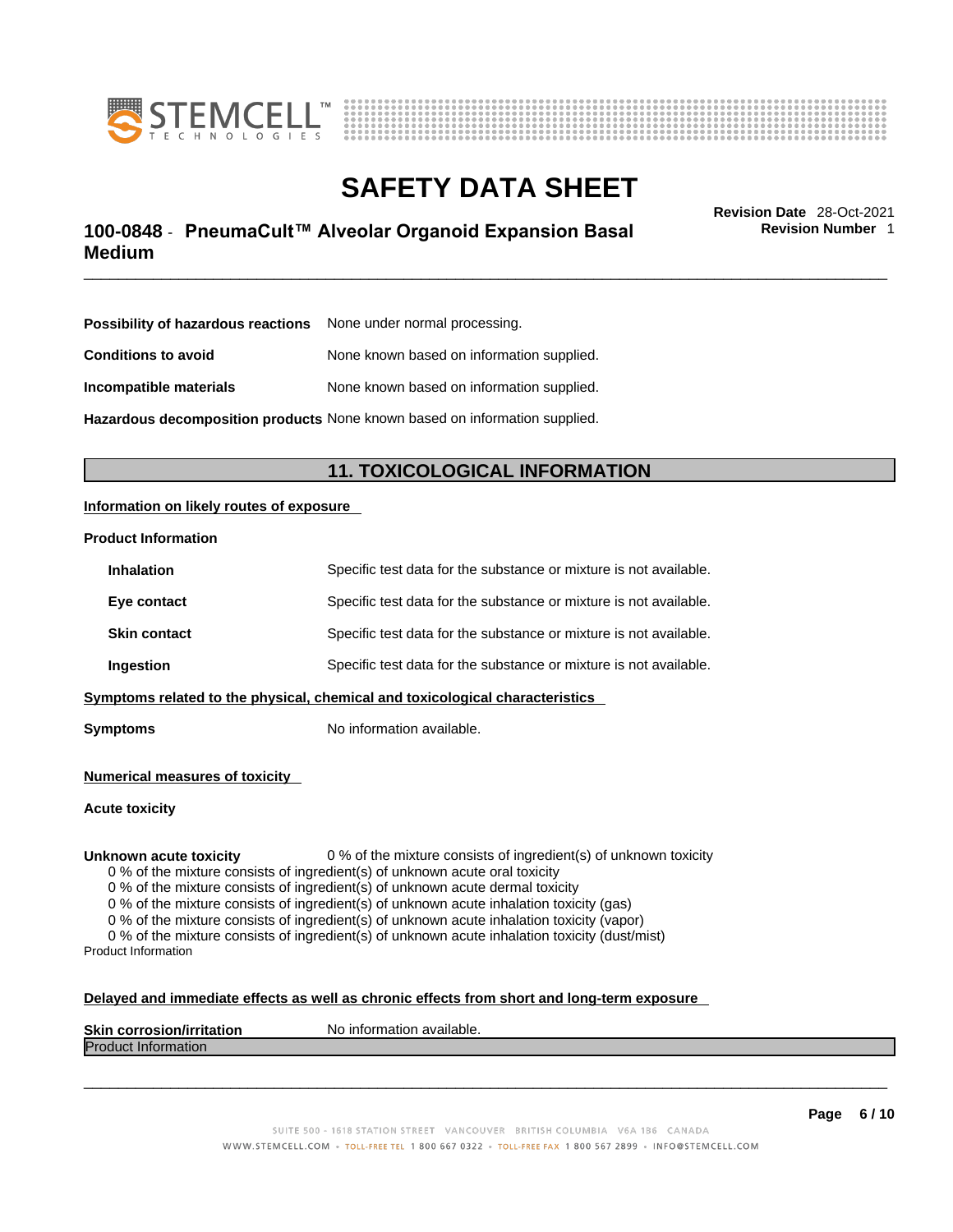

**Ecotoxicity** 



## **SAFETY DATA SHEET**

## \_\_\_\_\_\_\_\_\_\_\_\_\_\_\_\_\_\_\_\_\_\_\_\_\_\_\_\_\_\_\_\_\_\_\_\_\_\_\_\_\_\_\_\_\_\_\_\_\_\_\_\_\_\_\_\_\_\_\_\_\_\_\_\_\_\_\_\_\_\_\_\_\_\_\_\_\_\_\_\_\_\_\_\_\_\_\_\_\_\_\_\_\_ **Revision Date** 28-Oct-2021 **100-0848** - **PneumaCult™ Alveolar Organoid Expansion Basal Medium**

**Revision Number** 1

| Serious eye damage/eye irritation                                      | No information available.                               |
|------------------------------------------------------------------------|---------------------------------------------------------|
| <b>Product Information</b>                                             |                                                         |
| <b>Respiratory or skin sensitization</b><br><b>Product Information</b> | No information available.                               |
| <b>Germ cell mutagenicity</b>                                          | No information available.                               |
| <b>Product Information</b>                                             |                                                         |
| Carcinogenicity                                                        | No information available.                               |
| <b>Reproductive toxicity</b>                                           | No information available.                               |
|                                                                        | <b>Product Information</b>                              |
| <b>STOT - single exposure</b>                                          | No information available.<br><b>Product Information</b> |
| <b>STOT - repeated exposure</b>                                        | No information available.<br><b>Product Information</b> |
| <b>Aspiration hazard</b>                                               | No information available.                               |

## **12. ECOLOGICAL INFORMATION**

| <b>ECOTOXICITY</b>                   |                                    |
|--------------------------------------|------------------------------------|
|                                      | <b>Product Information</b>         |
| <b>Persistence and degradability</b> | No information available.          |
| <b>Bioaccumulation</b>               | There is no data for this product. |
| Other adverse effects                | No information available.          |

## **13. DISPOSAL CONSIDERATIONS**

| Waste treatment methods                |                                                                                                                    |
|----------------------------------------|--------------------------------------------------------------------------------------------------------------------|
| Waste from residues/unused<br>products | Dispose of in accordance with local regulations. Dispose of waste in accordance with<br>environmental legislation. |
| <b>Contaminated packaging</b>          | Do not reuse empty containers.                                                                                     |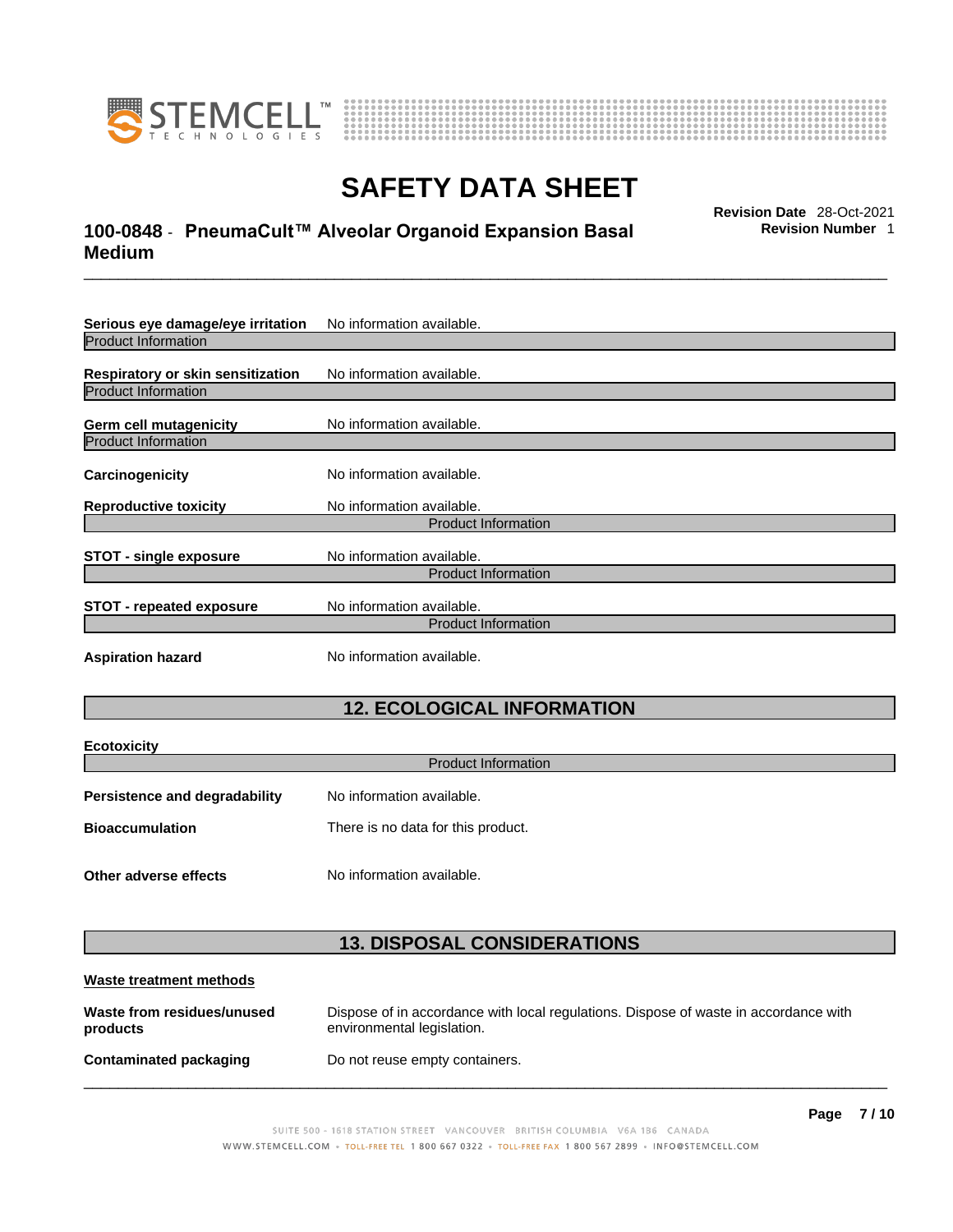



\_\_\_\_\_\_\_\_\_\_\_\_\_\_\_\_\_\_\_\_\_\_\_\_\_\_\_\_\_\_\_\_\_\_\_\_\_\_\_\_\_\_\_\_\_\_\_\_\_\_\_\_\_\_\_\_\_\_\_\_\_\_\_\_\_\_\_\_\_\_\_\_\_\_\_\_\_\_\_\_\_\_\_\_\_\_\_\_\_\_\_\_\_ **Revision Date** 28-Oct-2021 **100-0848** - **PneumaCult™ Alveolar Organoid Expansion Basal Medium** 

## **14. TRANSPORT INFORMATION**

| DOT         | Not regulated |
|-------------|---------------|
| <u>TDG</u>  | Not regulated |
| MEX         | Not regulated |
| ICAO (air)  | Not regulated |
| IATA        | Not regulated |
| <b>IMDG</b> | Not regulated |
| RID         | Not regulated |
| ADR         | Not regulated |
| ADN         | Not regulated |

## **15. REGULATORY INFORMATION**

| <b>TSCA</b><br>Does not comply<br>Does not comply<br><b>DSL/NDSL</b><br><b>EINECS/ELINCS</b><br>Does not comply<br><b>ENCS</b><br>Does not comply<br>Does not comply<br><b>IECSC</b> |
|--------------------------------------------------------------------------------------------------------------------------------------------------------------------------------------|
|                                                                                                                                                                                      |
|                                                                                                                                                                                      |
|                                                                                                                                                                                      |
|                                                                                                                                                                                      |
|                                                                                                                                                                                      |
| Does not comply<br><b>KECL</b>                                                                                                                                                       |
| Does not comply<br><b>PICCS</b>                                                                                                                                                      |
| Does not comply<br><b>AICS</b>                                                                                                                                                       |

 **Legend:** 

 **TSCA** - United States Toxic Substances Control Act Section 8(b) Inventory

 **DSL/NDSL** - Canadian Domestic Substances List/Non-Domestic Substances List

 **EINECS/ELINCS** - European Inventory of Existing Chemical Substances/European List of Notified Chemical Substances

 **ENCS** - Japan Existing and New Chemical Substances

 **IECSC** - China Inventory of Existing Chemical Substances

- **KECL**  Korean Existing and Evaluated Chemical Substances
- **PICCS**  Philippines Inventory of Chemicals and Chemical Substances
- **AICS**  Australian Inventory of Chemical Substances

 $\_$  ,  $\_$  ,  $\_$  ,  $\_$  ,  $\_$  ,  $\_$  ,  $\_$  ,  $\_$  ,  $\_$  ,  $\_$  ,  $\_$  ,  $\_$  ,  $\_$  ,  $\_$  ,  $\_$  ,  $\_$  ,  $\_$  ,  $\_$  ,  $\_$  ,  $\_$  ,  $\_$  ,  $\_$  ,  $\_$  ,  $\_$  ,  $\_$  ,  $\_$  ,  $\_$  ,  $\_$  ,  $\_$  ,  $\_$  ,  $\_$  ,  $\_$  ,  $\_$  ,  $\_$  ,  $\_$  ,  $\_$  ,  $\_$  ,

**Revision Number** 1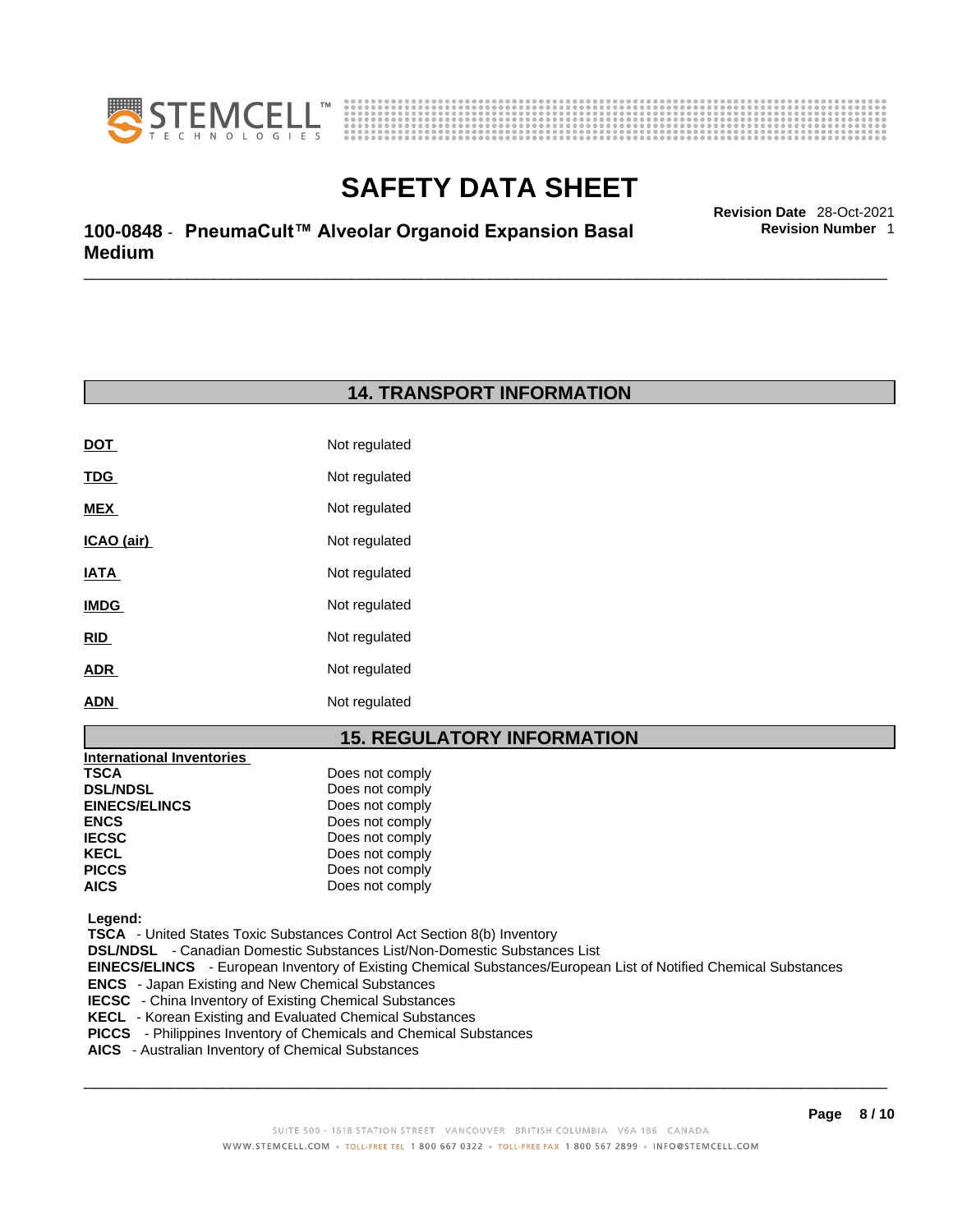



## \_\_\_\_\_\_\_\_\_\_\_\_\_\_\_\_\_\_\_\_\_\_\_\_\_\_\_\_\_\_\_\_\_\_\_\_\_\_\_\_\_\_\_\_\_\_\_\_\_\_\_\_\_\_\_\_\_\_\_\_\_\_\_\_\_\_\_\_\_\_\_\_\_\_\_\_\_\_\_\_\_\_\_\_\_\_\_\_\_\_\_\_\_ **Revision Date** 28-Oct-2021 **100-0848** - **PneumaCult™ Alveolar Organoid Expansion Basal Medium**

**US Federal Regulations**

#### **SARA 313**

Section 313 of Title III of the Superfund Amendments and Reauthorization Act of 1986 (SARA). This product does not contain any chemicals which are subject to the reporting requirements of the Act and Title 40 of the Code of Federal Regulations, Part 372.

### **CWA** (Clean Water Act)

This product does not contain any substances regulated as pollutants pursuant to the Clean Water Act (40 CFR 122.21 and 40 CFR 122.42).

#### **CERCLA**

This material, as supplied, does not contain any substances regulated as hazardous substances under the Comprehensive Environmental Response Compensation and Liability Act (CERCLA) (40 CFR 302) or the Superfund Amendments and Reauthorization Act (SARA) (40 CFR 355). There may be specific reporting requirements at the local, regional, or state level pertaining to releases of this material.

#### **US State Regulations**

#### **California Proposition 65**

This product does not contain any Proposition 65 chemicals.

#### **U.S. State Right-to-Know Regulations**

#### **US State Regulations**

| Chemical name         | New Jersey | <b>Massachusetts</b> | Pennsylvania |
|-----------------------|------------|----------------------|--------------|
| Water                 |            |                      |              |
| <sup>7</sup> 732-18-5 |            |                      |              |

### **U.S. EPA Label Information**

### **EPA Pesticide Registration Number** Not applicable

 $\_$  ,  $\_$  ,  $\_$  ,  $\_$  ,  $\_$  ,  $\_$  ,  $\_$  ,  $\_$  ,  $\_$  ,  $\_$  ,  $\_$  ,  $\_$  ,  $\_$  ,  $\_$  ,  $\_$  ,  $\_$  ,  $\_$  ,  $\_$  ,  $\_$  ,  $\_$  ,  $\_$  ,  $\_$  ,  $\_$  ,  $\_$  ,  $\_$  ,  $\_$  ,  $\_$  ,  $\_$  ,  $\_$  ,  $\_$  ,  $\_$  ,  $\_$  ,  $\_$  ,  $\_$  ,  $\_$  ,  $\_$  ,  $\_$  ,

**Revision Number** 1